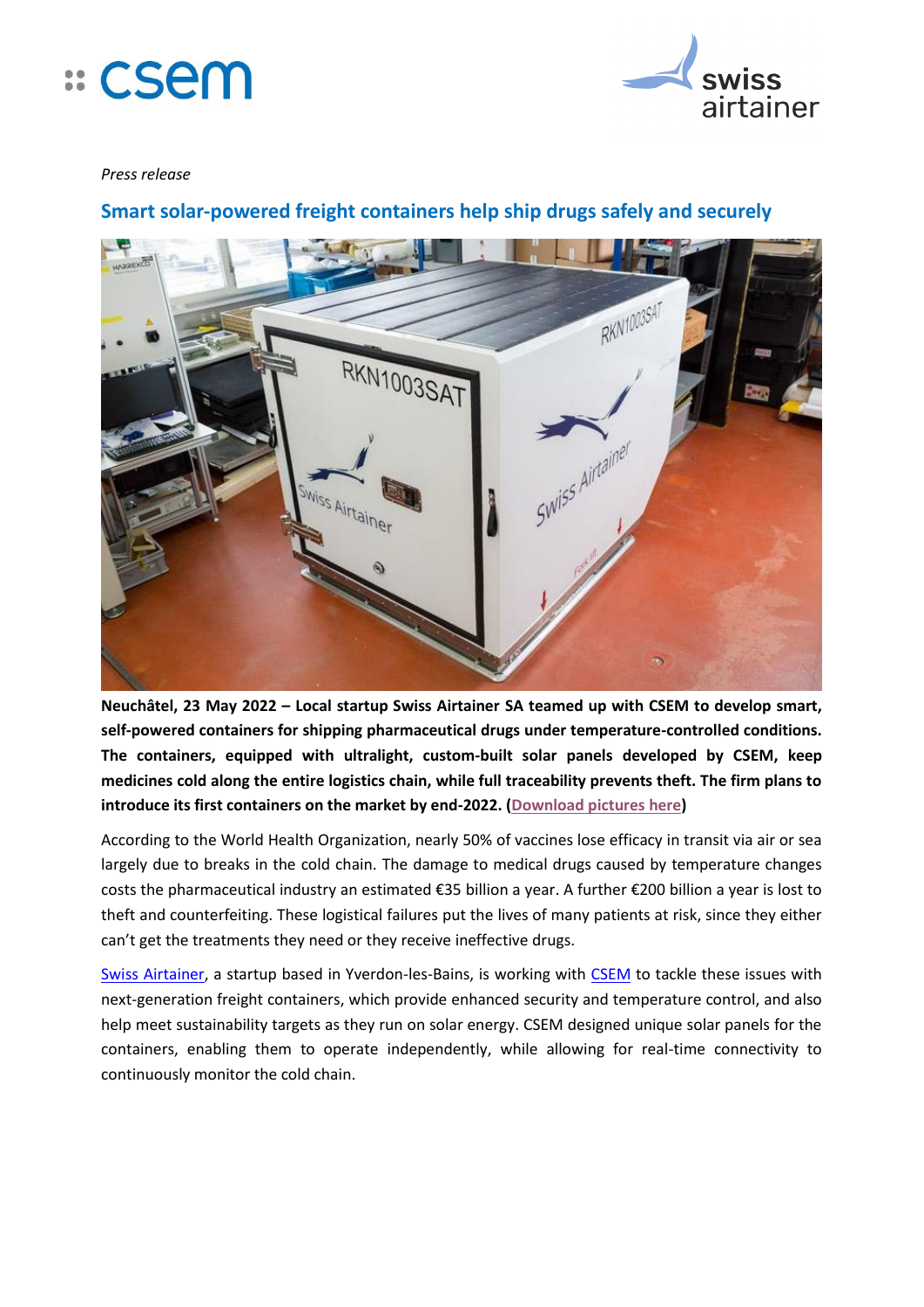



### **Resistant at extreme temperatures**

The development team tested the freight containers in Dubai in August 2021 and found that, despite the intense sunlight and temperatures exceeding 48°C in the daytime and falling to 35°C at night, the containers worked efficiently without any external power supply. The cold-chain technology was able to keep the containers at a steady 5°C with a tolerance of just ±0.1°C. "The power generated by the solar panels during the day was enough to run the electronics and charge the battery," says Marco Martin, CTO of Swiss Airtainer. "Then at night, the battery took over and powered the system until the charging could begin again. These results indicate that under normal sunlight conditions, our containers can run on their own almost indefinitely." As a result, these containers can be used to deliver drugs to airports that don't have the charging infrastructure that's usually required for current and conventional solutions.

# **Lightweight to minimize carbon emissions**

Swiss Airtainer's containers are made from a specialty composite material and ultra-light solar panels, resulting in a weight of 400 kg – versus 650 kg for regular containers. This would cut the transportationrelated carbon emissions by nearly 45%. "The solar panels we developed are just one millimeter thick, which is five times thinner than conventional ones," says Matthieu Despeisse, Group Leader Solar Modules at CSEM.

"They weigh less than two kilograms per square meter, whereas conventional ones come in closer to 16 kilograms per square meter. And they use a special encapsulation technology that lets them adopt the shape of the container they're on while still delivering high performance and high durability."

# **Enhanced security and traceability**

Each container has 18 sensors that send instantaneous alerts in case the container experiences temperature changes or sudden movement. This helps prevent theft and loss, as operators are notified if a container is opened unexpectedly or if the container's contents may have deteriorated.

Swiss Airtainer is in the process of obtaining certification for its containers from the European Union Aviation Safety Agency. Once that's received, the firm will carry out various pilot tests. Market launch is scheduled for the end of this year.

"We want to improve healthcare by giving the pharmaceutical industry an affordable, viable, and environmentally friendly solution for shipping drugs," says Eduard Seligman, CEO of Swiss Airtainer SA. "That way, we can help ensure patients around the world get the treatments they need."